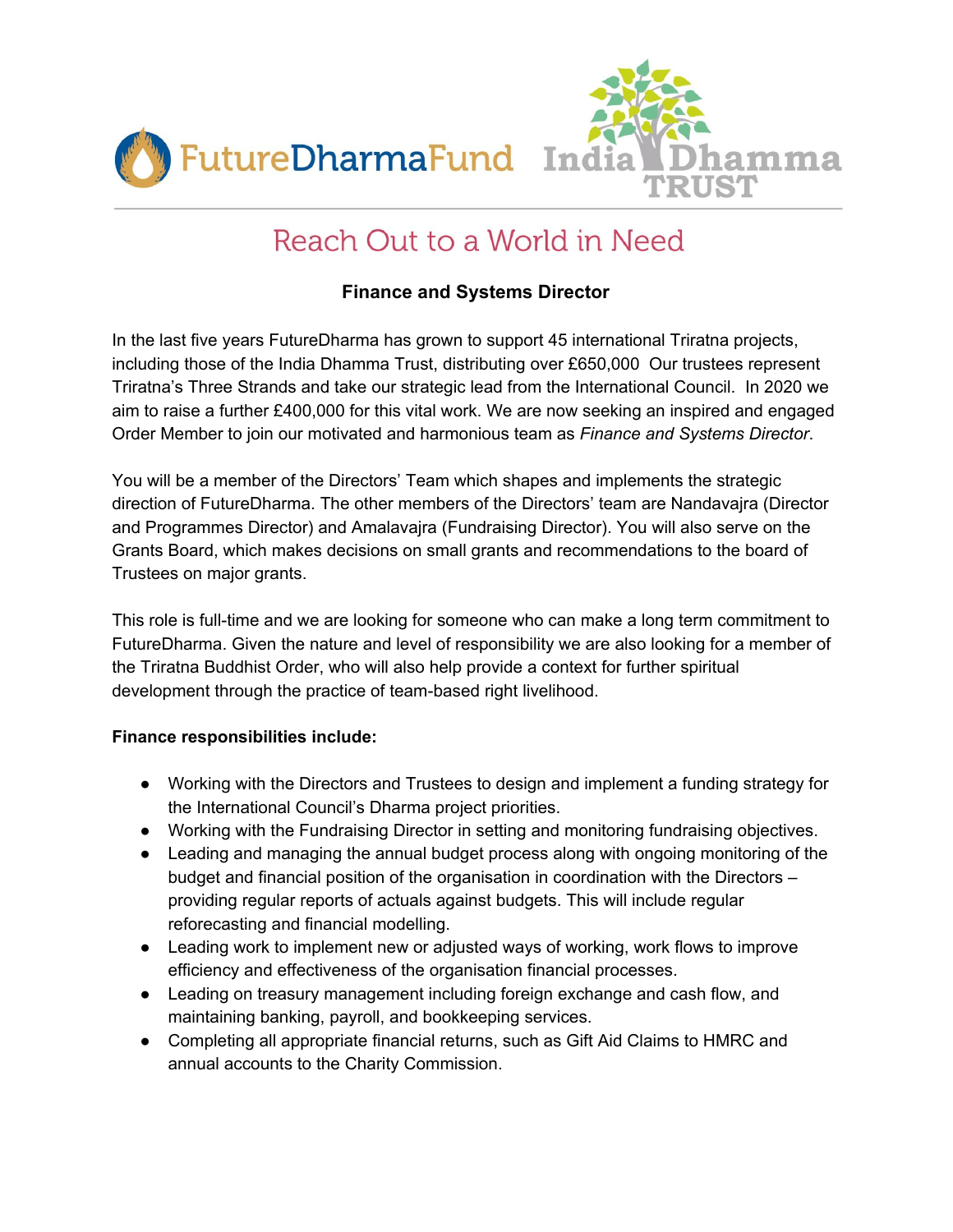- Leading the development and production of financial management reports for the Trustees, Directors' Team and donor reporting.
- Managing FutureDharma'sbookkeeper (currently Lokabandhu).

### **Systems responsibilities include:**

- Shaping our IT and other systems to help Mitras and Order Members to give easily to FutureDharma, India Dhamma Trust and perhaps in time to other Triratna charities
- Holding a broad and in depth understanding of how FutureDharma's IT and financial systems interact
- Troubleshooting, improving and developing systems
- Responding to the systems needs of fundraising campaigns
- Prioritising systems developments and mediating between differing needs and priorities
- Managing our Systems and Database Manager (currently Satyadarshin)

## **Skills and Characteristics:**

- Essential:
	- Inspired and motivated by being part of the dynamic, forward-looking team
	- Committed to Sangharakhita's vision of sangha and Dharma practice
	- Has a strong numerical background and is confident in the production of financial reports, models and budgets
	- Confident in managing substantial sums of money
	- Clear and confident communicator, whether face-to-face or in writing, with the ability to clearly explain finance and systems complexities
	- Significant experience in working with Excel's formulas and functions
	- Strong critical thinking skills, ability to problem solve and be resourceful
	- Conscientious and reliable
	- Has the sensitivity and ability to manage team members remotely
	- Able and willing to attend in person meetings as required (being based in the UK is desirable but not essential)
- Preferred:
	- Qualified accountant or accountancy experience.
	- Proven ability to develop organisational level budgets and the systems to monitor and manage progress against them
	- Previous executive level experience developing digital and technology strategy
	- Experience in working with Salesforce, Mailchimp, Quickbooks and web platforms
	- Well 'networked' in Triratna

### **Location**

This is a remote working role with a significant online communication component. In person meetings are usually held in South London, or at Adhisthana in Hereford.